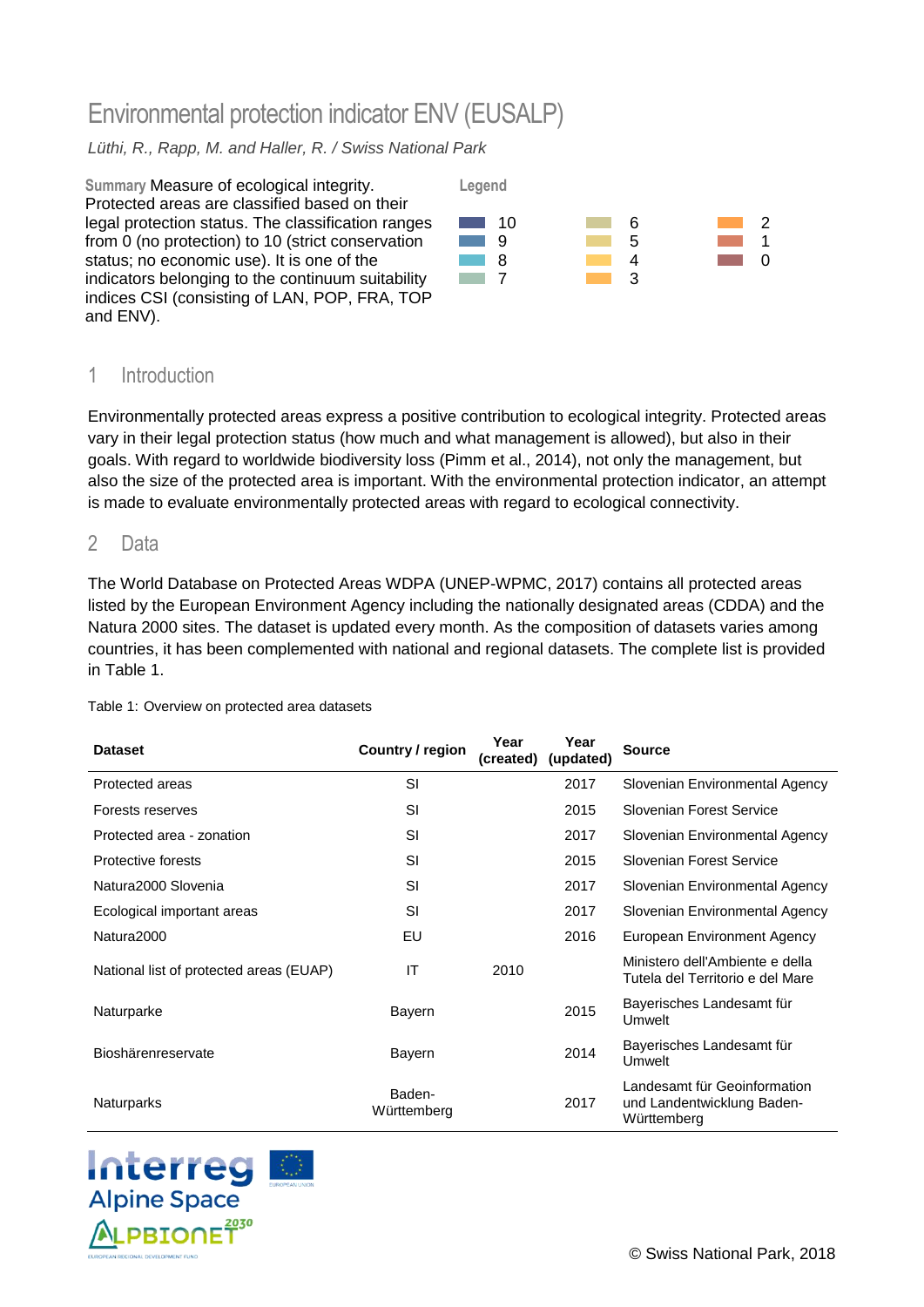Integrative Alpine wildlife and habitat management for the next generation



| <b>Dataset</b>                                                    | Country / region               | Year<br>(created) | Year<br>(updated) | <b>Source</b>                                                             |
|-------------------------------------------------------------------|--------------------------------|-------------------|-------------------|---------------------------------------------------------------------------|
| Biosphärengebiete                                                 | Baden-<br>Württemberg          |                   | 2017              | Landesamt für Geoinformation<br>und Landentwicklung Baden-<br>Württemberg |
| Biotopkartierung                                                  | <b>Bayern</b>                  |                   | 2017              | Bayerisches Landesamt für<br>Umwelt                                       |
| Biotopkartierung                                                  | Baden-<br>Württemberg          |                   | 2017              | Landesanstalt für Umwelt Baden-<br>Württemberg                            |
| Naturdenkmal                                                      | <b>Bayern</b>                  |                   |                   | Bayerisches Landesamt für<br>Umwelt                                       |
| Naturdenkmal                                                      | Baden-<br>Württemberg          |                   |                   | Landesanstalt für Umwelt Baden-<br>Württemberg                            |
| Geschützte Landschaftsbestandteile                                | <b>Bayern</b>                  |                   |                   | Bayerisches Landesamt für<br><b>Umwelt</b>                                |
| Moorkarte                                                         | Baden-<br>Württemberg          |                   | 2017              | Landesanstalt für Umwelt Baden-<br>Württemberg                            |
| Naturwaldreservate                                                | <b>Bayern</b>                  |                   |                   | Bayerisches Landesamt für<br><b>Umwelt</b>                                |
| <b>Trittsteine Netzwerk Naturwald</b>                             | Oberösterreich /<br>Steiermark |                   | 2017              | Nationalpark Kalkalpen                                                    |
| Regionale Naturpärke                                              | <b>CH</b>                      |                   | 2017              | Netzwerk Schweizer Pärke                                                  |
| Naturerlebnispärke                                                | <b>CH</b>                      |                   | 2017              | Netzwerk Schweizer Pärke                                                  |
| Pro Natura Schutzgebiete                                          | <b>CH</b>                      |                   | 2017              | Pro Natura                                                                |
| Landschaften und Naturdenkmäler von<br>nationaler Bedeutung (BLN) | <b>CH</b>                      |                   | 2017              | Bundesamt für Umwelt Schweiz                                              |
| Moorlandschaften von nationaler<br>Bedeutung                      | <b>CH</b>                      |                   | 2017              | Bundesamt für Umwelt Schweiz                                              |
| Biosphere reservation                                             | <b>CH</b>                      |                   | 2017              | Bundesamt für Umwelt Schweiz                                              |

## 3 Methods

Directly comparing the management of individual protected areas with regard to ecological connectivity is not feasible, and criteria are subjective up to a certain point. For these reasons, a general classification scheme based on the legal protection status of protected areas has been developed (see [Table 2\)](#page-1-0).

<span id="page-1-0"></span>Table 2: General classification scheme based on legal protection status

| Legal protection status                                                                         | Indicator value (0-10) |
|-------------------------------------------------------------------------------------------------|------------------------|
| Strict conservation status, no economic use                                                     | 10                     |
| Protected areas with strictly regulated economic use                                            | 9                      |
| Protected areas with legal restraints                                                           | $6 - 7$                |
| Protected area where the management serves the sustainable development of natural<br>ecosystems | 5                      |
| Protected areas without legal restraints                                                        | 5                      |
| No protection                                                                                   | 0                      |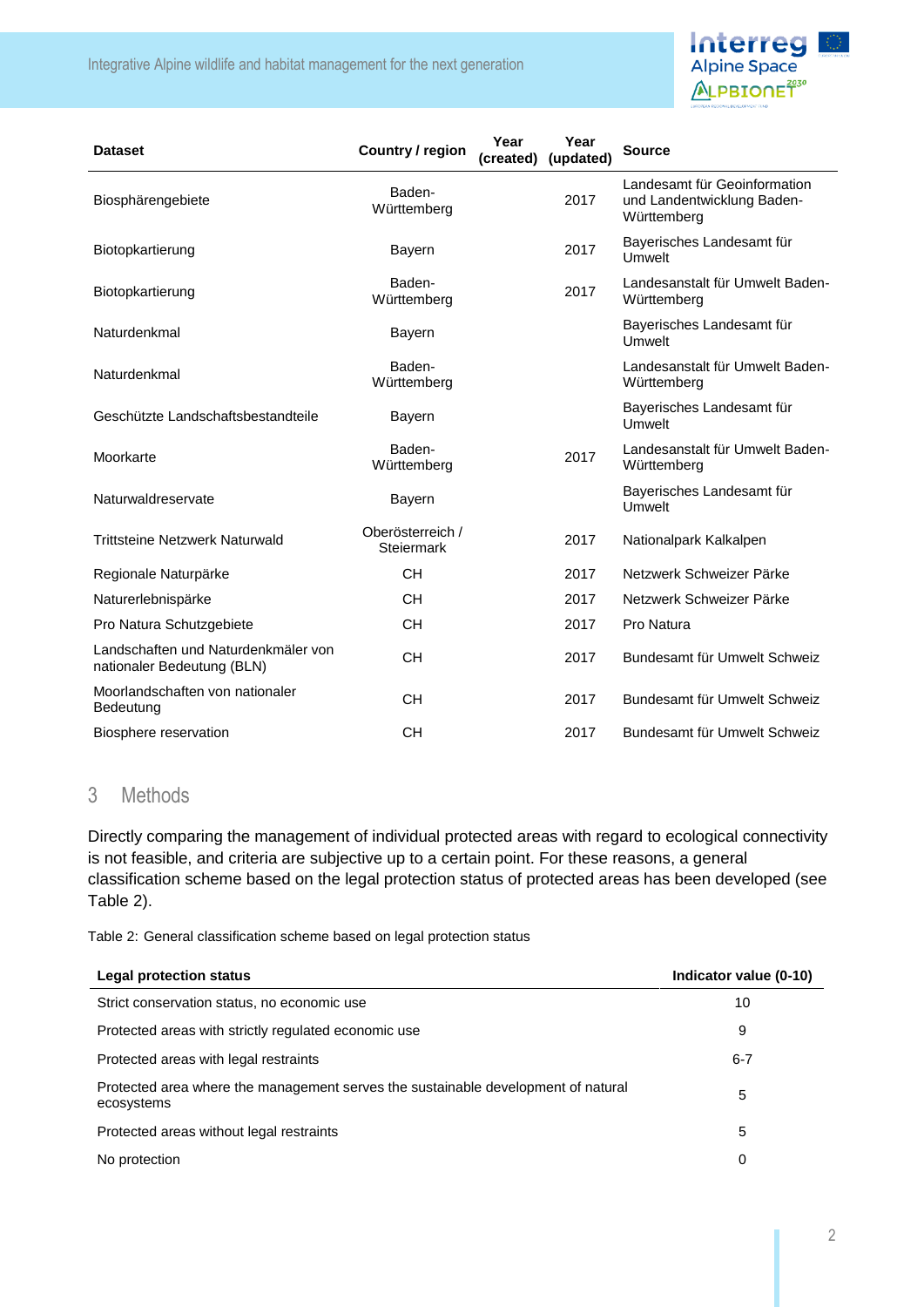

The protected area categories of each country were then assigned to the different categories according to their legal protection status by national/regional experts. The resulting classifications are listed in [Table 3.](#page-2-0)

After transformation and preparation of all datasets, they were assigned to classified feature classes and converted to raster datasets. Areas included in more than one category were assigned the value of the protected area category with the highest indicator value.

<span id="page-2-0"></span>Table 3: Classification scheme per country

|         | Protected area category                         | Indicator value (0-10) |
|---------|-------------------------------------------------|------------------------|
|         | Nationalparks (Kernzone, Sonderschutzzone)      | 9                      |
|         | Europaschutzgebiete (Natura 2000)               | 6                      |
|         | Naturschutzgebiete (IUCN Cat. IV)               | 7                      |
|         | Naturschutzgebiete (IUCN Cat. la)               | 10                     |
|         | Landschaftsschutzgebiete                        | 5                      |
|         | Natur- und Landschaftsschutzgebiete             | 5                      |
|         | Naturparke                                      | 5                      |
|         | Geschützte Landschaftsteile (IUCN Cat. III)     | 6                      |
|         | Geschützte Landschaftsteile (IUCN Cat. IV)      | 7                      |
|         | Geschützte Landschaftsteile (IUCN Cat. V)       | 5                      |
|         | Biosphärenparks                                 | 5                      |
|         | Ramsargebiete                                   | 5                      |
| Austria | Pflanzenschutzgebiet (IUCN Cat. IV)             | 7                      |
|         | Pflanzenschutzgebiet (IUCN Cat. V)              | 5                      |
|         | Ruhegebiet                                      | $\overline{7}$         |
|         | Örtliche Schutzgebiete                          | 5                      |
|         | Sonderschutzgebiet (IUCN Cat. Ib)               | 10                     |
|         | Sonderschutzgebiet (IUCN Cat. IV)               | 7                      |
|         | Naturdenkmal (IUCN Cat. III)                    | 6                      |
|         | Naturdenkmal (IUCN Cat. Ib)                     | 10                     |
|         | Naturdenkmal (IUCN Cat. IV)                     | 7                      |
|         | Schutzgebiet nach Ortsbildgesetz                | 5                      |
|         | Geschützte Naturgebilde von örtlicher Bedeutung | 6                      |
|         | Geschützter Lebensraum                          | 7                      |
|         | Geschützte Biotope                              | 6                      |
|         | Ökologische Entwicklungsfläche                  | 7                      |
|         | Trittsteine (Netzwerk Naturwald)                | 9                      |
|         | Wildnisgebiet                                   | 10                     |
|         | Urwaldflächen                                   | 10                     |
|         | Arrête de protection de biotope                 | $\overline{7}$         |
|         | Parc national, Buffer zone /adhesion zone       | 5                      |
|         | Parc national, core area                        | 9                      |
|         | Parc naturel régional                           | 5                      |
|         | <b>Ramsar Site</b>                              | 5                      |
| France  | Réserve biologique (IUCN Cat. IV)               | 7                      |
|         | Réserve biologique (IUCN Cat. la)               | 10                     |
|         | Réserve intégrale de parc national              | 10                     |
|         | Réserve nationale de chasse et de faune sauvage | 6                      |
|         | Réserve naturelle nationale                     | 7                      |
|         | Natura 2000 (habitat & birds)                   | 6                      |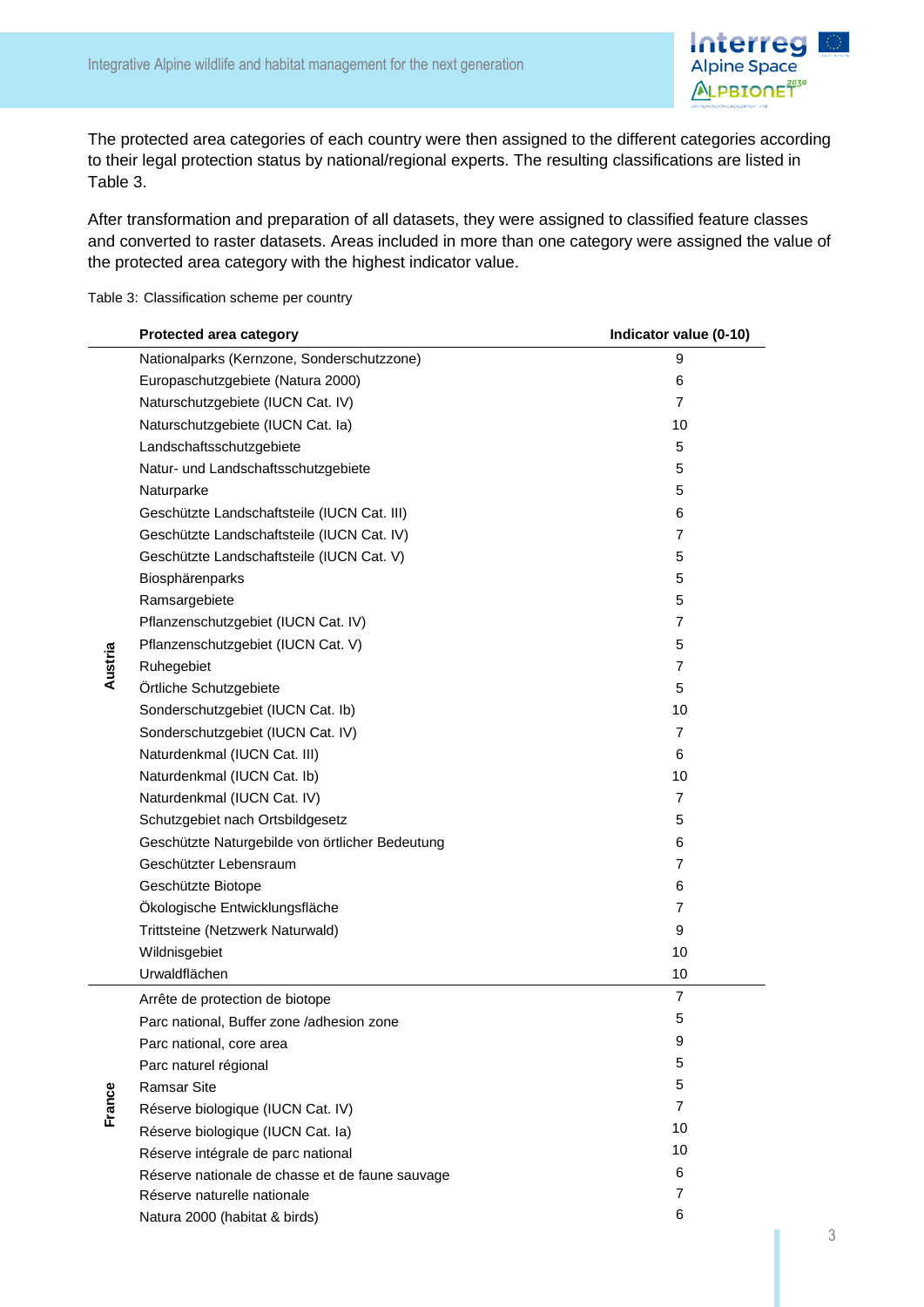

|               | Protected area category                                                         | Indicator value (0-10) |
|---------------|---------------------------------------------------------------------------------|------------------------|
|               | Specially Protected Areas of Mediterranean Importance (Barcelona<br>convention) | 5                      |
|               | Terrain acquis par le Conservation du Littoral                                  | $\overline{7}$         |
|               | Terrain acquis par un conservation d'espaces naturels                           | 7                      |
|               | <b>UNESCO MAB Biosphere Reserve</b>                                             | 5                      |
|               | Réserve naturelle régionale                                                     | $\overline{7}$         |
|               | Bayern: Naturwaldreservat                                                       | 10                     |
|               | Nationalpark (Kernzone)                                                         | 9                      |
|               | Naturschutzgebiet                                                               | 7                      |
|               | Ba-Wü: Waldschutzgebiet                                                         | 7                      |
|               | Gesetzlich geschützte Biotope (Biotopkartierung, Moorkarte)                     | 6                      |
| Germany       | Natura 2000 (Habitat & Bird)                                                    | 6                      |
|               | Biosphärenreservat                                                              | 6                      |
|               | Landschaftsschutzgebiet                                                         | 5                      |
|               | Naturpark                                                                       | 5                      |
|               | Naturdenkmal                                                                    | 5                      |
|               | Geschützte Landschaftsbestandteile (Bayern)                                     | 5                      |
|               | Other Protected Natural Regional Areas (Monumento naturale) (IUCN<br>Cat. III)  | 5                      |
|               | Other Protected Natural Regional Areas (Monumento naturale) (IUCN<br>Cat. V)    | 6                      |
|               | Other Protected Natural Regional Areas (Monumento naturale) (IUCN<br>Cat. IV)   | $\overline{7}$         |
|               | Int. significance Natural Marine Area                                           | 7                      |
|               | Regional/Provincial Nature Park (IUCN Cat. V)                                   | 6                      |
|               | Regional/Provincial Nature Park (IUCN Cat. IV)                                  | 7                      |
|               | <b>National Park</b>                                                            | 9                      |
| taly          | <b>Ramsar Site</b>                                                              | 7                      |
|               | Natural Marine Reserve and Natural Protected Marine Area                        | 7                      |
|               | Regional/Provincial Nature Reserve (IUCN Cat. IV)                               | 7                      |
|               | Regional/Provincial Nature Reserve (IUCN Cat. la)                               | 10                     |
|               | Regional/Provincial Nature Reserve (IUCN Cat. V)                                | 6                      |
|               | State Nature Reserve (IUCN Cat. la)                                             | 10                     |
|               | State Nature Reserve (IUCN Cat. IV)                                             | 7                      |
|               | Natura 2000 (Habitat & Bird)                                                    | $\overline{7}$         |
|               | Specially Protected Areas of Mediterranean Importance (Barcelona<br>Convention) | 8                      |
|               | World Heritage Site                                                             | 6                      |
|               | Pflanzenschutzgebiet                                                            | 5                      |
|               | Naturschutzgebiet                                                               | 10                     |
|               | <b>Ramsar Site</b>                                                              | 10                     |
|               | Sonderwaldflächen                                                               | 7                      |
| Liechtenstein | Waldreservat                                                                    | 10                     |
|               | Landschaftschutzgebiet                                                          | 5                      |
|               | Nature reserve, strict nature reserve, natural monument                         | 10                     |
|               | Forest reserves (category I)                                                    | 10                     |
|               | Triglav National Park zone 1, Triglav National Park zone 2                      | 9                      |
| Slovenia      | Forest reserves (category II)                                                   | 9                      |
|               | Regional park                                                                   | $\overline{7}$         |
|               | Landscape park                                                                  | 7                      |
|               | Triglav National Park zone 3                                                    | $\overline{7}$         |